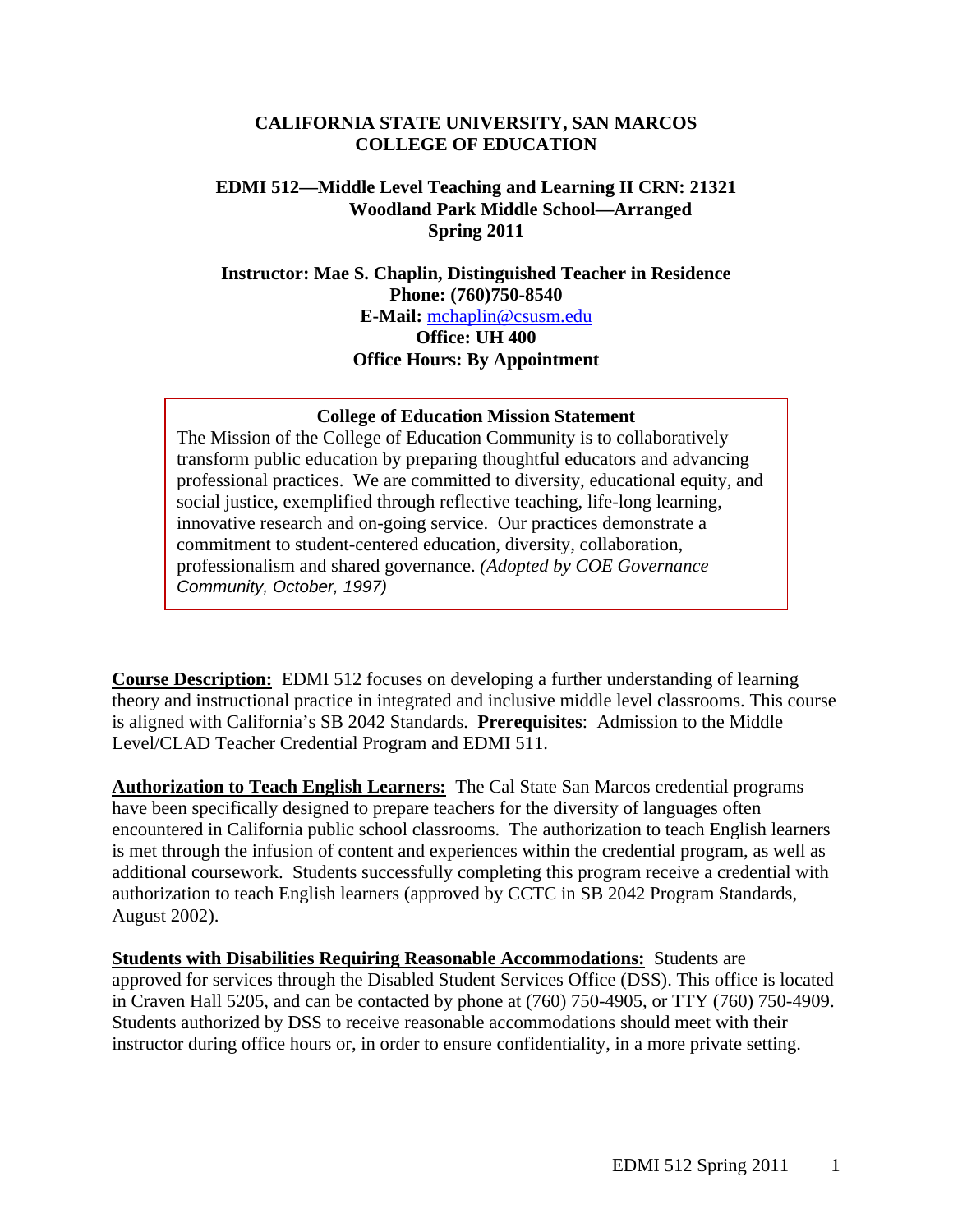Details of this assignment will be provided as necessary by the instructor. **College of Education Attendance Policy – Attendance is Mandatory:** Due to the dynamic and interactive nature of courses in the College of Education, all students are expected to attend all classes and participate actively. Absences and late arrivals/early departures affect the final grade. COE attendance policy states, "At a minimum, students must attend 80% of class time, or s/he may not receive a passing grade for the course at the discretion of the instructor. Individual instructors may adopt more stringent attendance requirements." Should you have extenuating circumstances, contact the instructor as soon as possible. **In this section of EDMI 512, the following attendance policy applies: FOUR points will be deducted for every one session's absence regardless of the circumstances. Students who miss more than four sessions will not meet the guidelines set by the College of Education required to earn a passing grade for this course**. **Arriving late/leaving early on more than 2 occasions will be equivalent to one absence. Students will have the opportunity to make-up one absence.** 

 **Details of this assignment will be provided as necessary by the instructor. All University Writing Requirement:** Every course at the university must fulfill the university's writing requirement of at least 2,500 words. In this course, this is accomplished through the following written assignments: Unit of Study; Philosophy Activity, Cover Letter, and Resume.

**CSUSM Academic Honesty Policy:** Students will be expected to adhere to standards of academic honesty and integrity, as outlined in the Student Academic Honesty Policy. All written work and oral presentation assignments must be original work. All ideas/materials that are borrowed from other sources must have appropriate references to the original sources. Any quoted material should give credit to the source and be punctuated with quotation marks.

Students are responsible for honest completion of their work including examinations. There will be no tolerance for infractions. If you believe there has been an infraction by someone in the class, please bring it to the instructor's attention. The instructor reserves the right to discipline any student for academic dishonesty in accordance with the general rules and regulations of the university. Disciplinary action may include the lowering of grades and/or the assignment of a failing grade for an exam, assignment, or the class as a whole."

Incidents of academic dishonesty will be reported to the Dean of Students. Sanctions at the University level may include suspension or expulsion from the University.

Plagiarism: As a future educator, it is expected that each student will do his/her own work, and contribute equally to group projects and processes. Plagiarism or cheating is unacceptable under any circumstances. If you are in doubt about whether your work is paraphrased or plagiarized see the Plagiarism Prevention for Students website

http://library.csusm.edu/plagiarism/index.html. If there are questions about academic honesty, please consult the University catalog.

**Grading and Expectations:** Teacher education is a professional preparation program. It is expected students will come to class prepared to discuss the readings, submit required assignments, and participate in class activities. Students are expected to adhere to academic honesty and integrity, standards of dependability, confidentiality and writing achievement.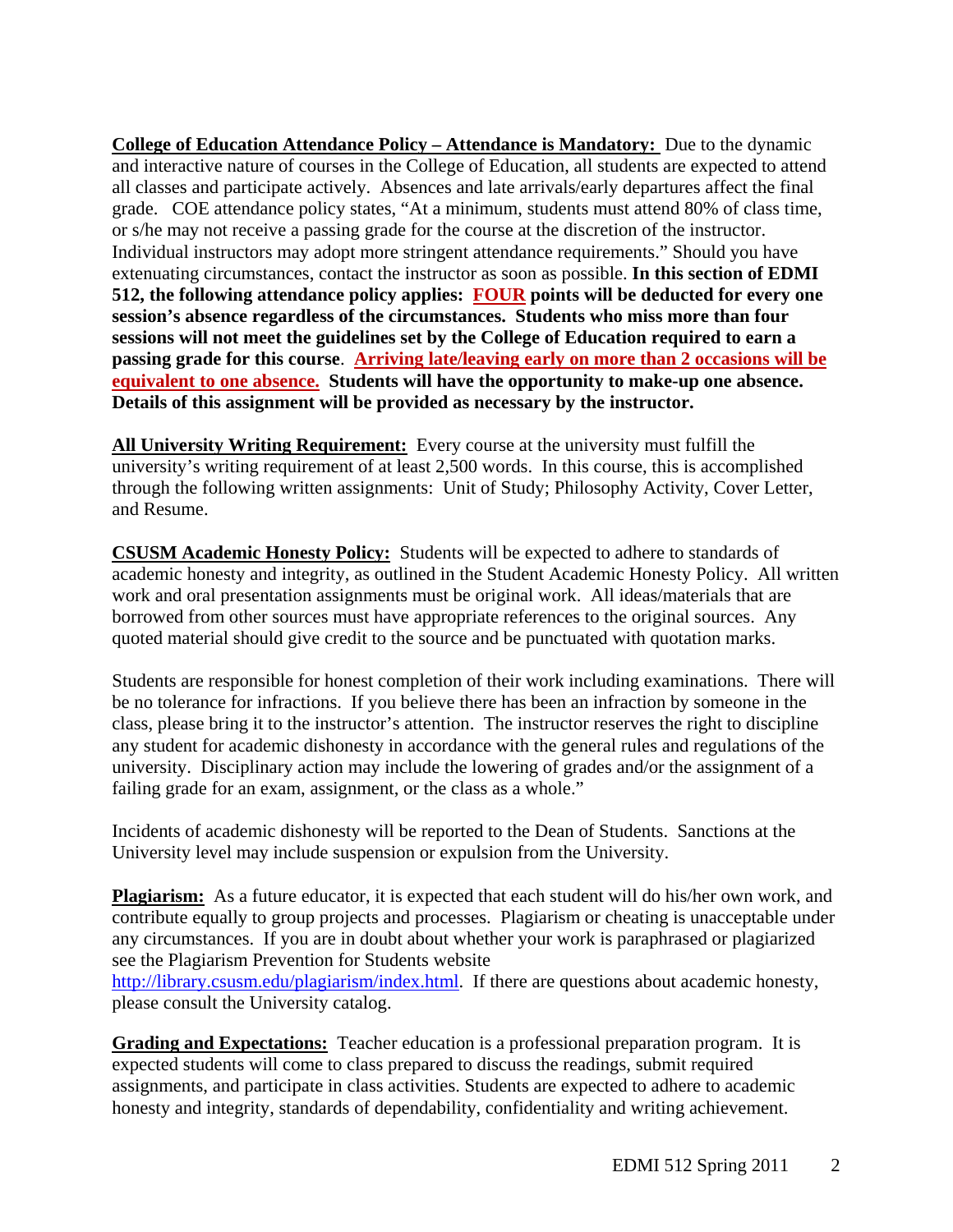Because it is important for teachers to be able to effectively communicate their ideas to students, parents, colleagues, and administrators, writing that is original, clear and error-free is a priority for the College of Education. It is expected that work will be turned in on time. Please discuss individual issues with the instructor. Furthermore,

- You must maintain a B average  $(3.0 \text{ GPA})$ , with all grades at a C+ or better, in your teacher education courses to receive a teaching credential from the State of California.
- Late assignments will be accepted only under extenuating circumstances. Consult the instructor in advance if an assignment will be turned in late.

| A        | $94-100$ points | $A-$ | 90-93 points   |
|----------|-----------------|------|----------------|
| $B+$     | 88-89 points    | В    | 83-87 points   |
| $B-$     | 80-82 points    | $C+$ | 78-79 points   |
| $\Gamma$ | 73-77 points    | $C-$ | $70-72$ points |

**Use of Technology:** Students are expected to demonstrate competency in the use of various forms of technology (i.e. word processing, electronic mail, use of the Internet, and/or multimedia presentations). Specific requirements for course assignments with regard to technology are at the discretion of the instructor. Keep a digital copy of all assignments for use in your teaching portfolio. Details will be given in class.

**Electronic Communication Protocol:** Electronic correspondence is a part of your professional interactions. If you need to contact the instructor, e-mail is often the easiest way to do so. It is my intention to respond to all received e-mails in a timely manner. Please be reminded that email and on-line discussions are a very specific form of communication, with their own nuances and etiquette. For instance, electronic messages sent in all upper case (or lower case) letters, major typos, or slang, often communicate more than the sender originally intended. With that said, please be mindful of all e-mail and on-line discussion messages you send to your colleagues, to faculty members in the College of Education, or to persons within the greater educational community. All electronic messages should be crafted with professionalism and care.

Things to consider:

- Would I say in person what this electronic message specifically says?
- How could this message be misconstrued?
- Does this message represent my highest self?
- Am I sending this electronic message to avoid a face-to-face conversation?

In addition, if there is ever a concern with an electronic message sent to you, please talk with the author in person in order to correct any confusion.

**Special Education Inclusion:** Consistent with the intent to offer a seamless teaching credential in the College of Education, this course will introduce the collaborative infusion of special education competencies that reflect inclusive educational practices.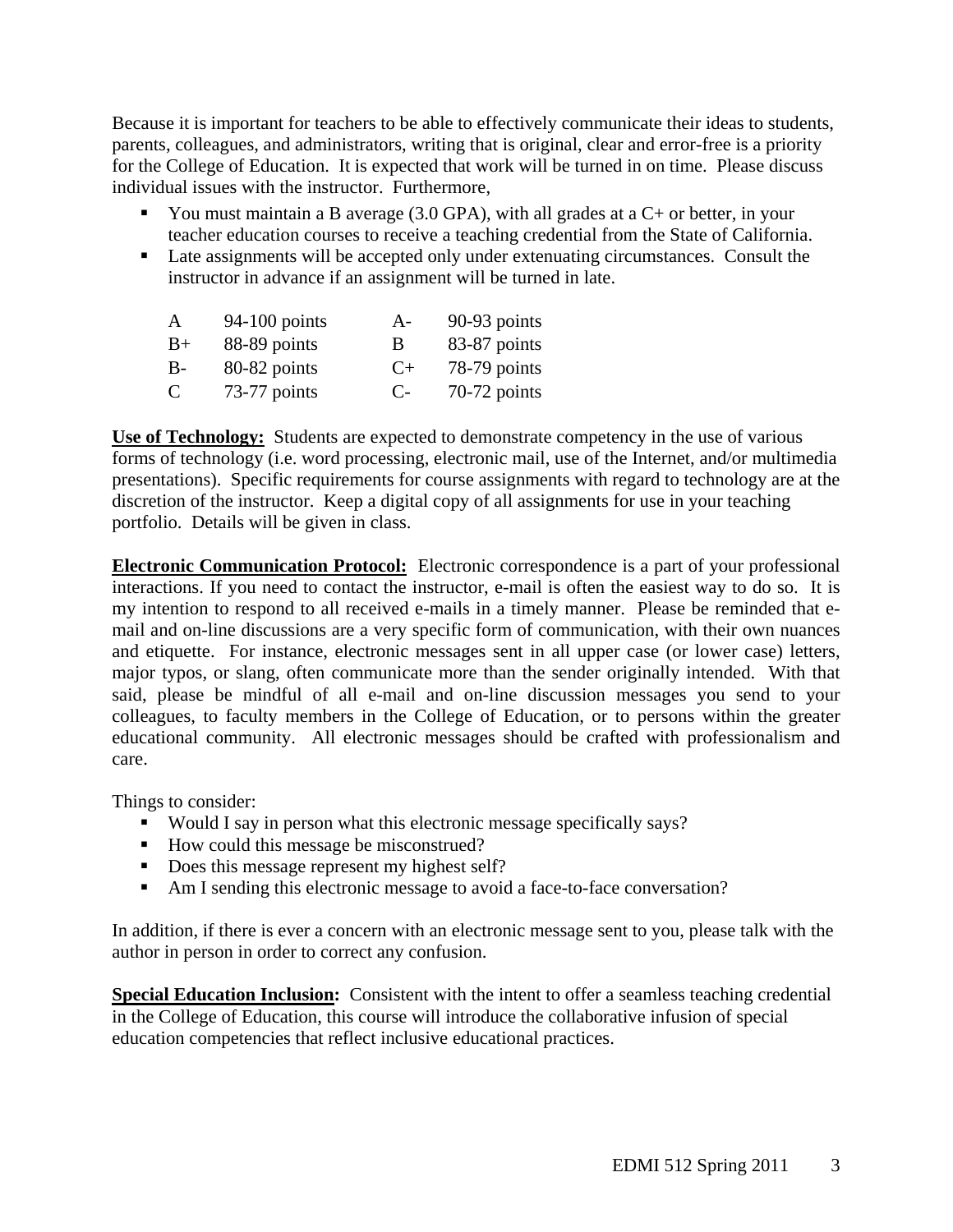## **Course Objectives**

- 1. Students will demonstrate knowledge of general learning theories and experiences within a wide range of pedagogical practices.
- 2. Students will demonstrate awareness of the multiple perspectives and learning styles existing in diverse classrooms and other educational settings.
- 3. Students will discuss and experiment with a variety of techniques and methods of instruction.

## **Required Texts**

- 1. Powell, S. (2005). *Introduction to middle school*. New Jersey: Pearson, Merrill Prentice Hall.
- 2. Tomlinson, C. (2001). *How to differentiate in Mixed-Ability Classrooms: 2nd Edition*. Alexandria, VA: Association for Supervision and Curriculum Development.
- 3. Turnbull A., Turnbull, R. & Wehmeyer, M.L. (2007). *Exceptional Lives: Special Education in Today's Schools, 5th Ed*. Upper Saddle River, New Jersey: Pearson, Merrill Prentice Hall.
- 4. Villa, R. A. and Thousand, J. S. (2005). *Creating an Inclusive School* ( $2<sup>nd</sup>$  ed.). Alexandria, VA: Association for Supervision and Curriculum Development.
- 5. Additional Readings will be provided via Cougar Courses.

## **Teacher Performance Assessment (CalTPA)**

Beginning July 1, 2008 all California credential candidates must successfully complete a stateapproved system of teacher performance assessment (TPA), to be embedded in the credential program of preparation. At CSUSM this assessment system is called the CalTPA or the TPA for short.

To assist your successful completion of the TPA a series of informational seminars are offered over the course of the program. TPA related questions and logistical concerns are to be addressed during the seminars. Your attendance to TPA seminars will greatly contribute to your success on the assessment.

Additionally, COE classes use common pedagogical language, lesson plans (lesson designs), and Units of Study (Units of Study) in order to support and ensure your success on the TPA and more importantly in your credential program.

The CalTPA Candidate Handbook, TPA seminar schedule, and other TPA support materials can be found on the COE website provided at the website provided: http://www.csusm.edu/coe/CalTPA/ProgramMaterialsTPA.html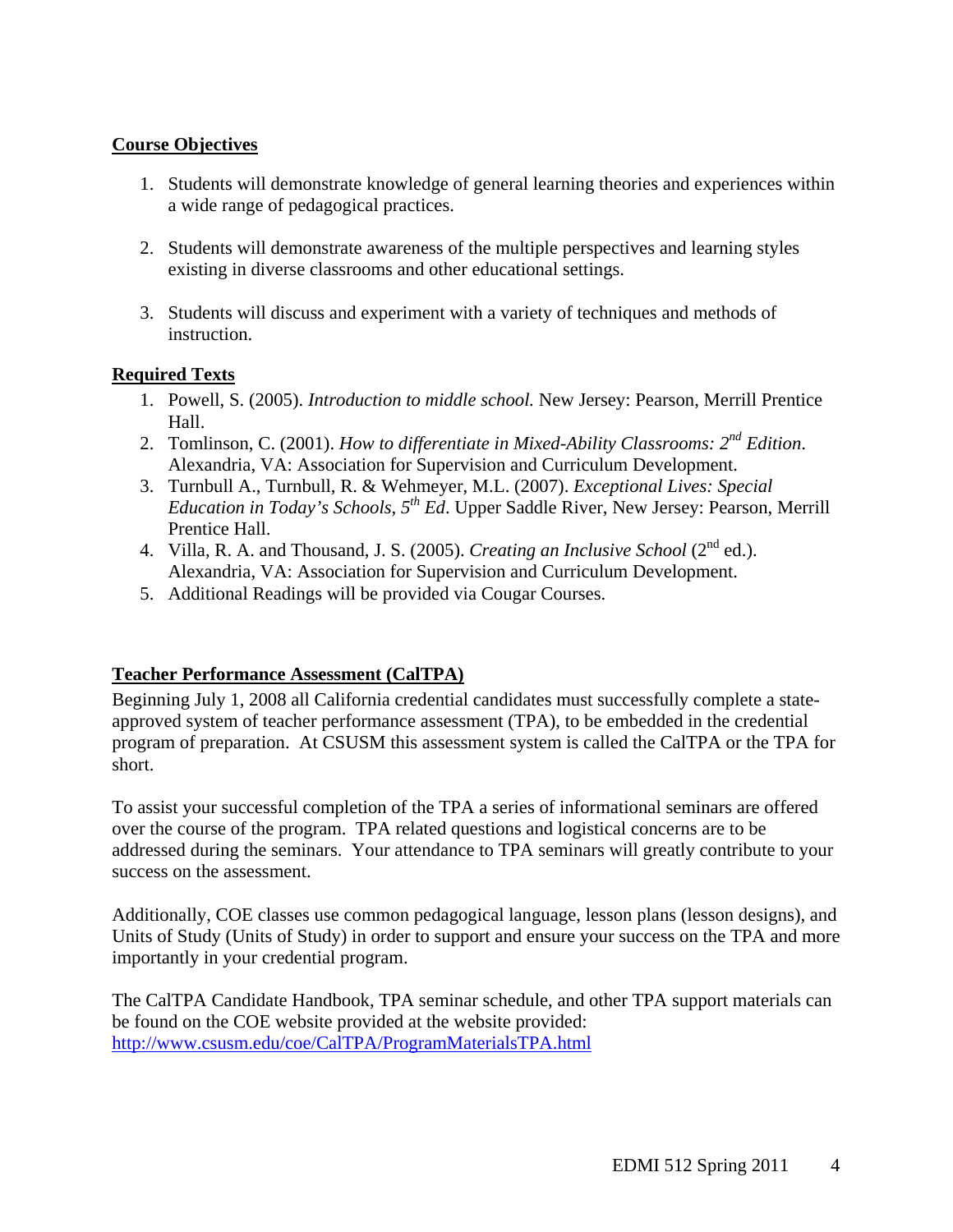### **Professional Dispositions**

Students are expected to adhere to a professional code of ethics including: being in class on time and prepared with assignments and readings; participating fully in small and large group discussions and tasks; using computers during class time for note-taking or directed tasks; being respectful to peers and instructors; demonstrating willingness to help all students succeed. Please consider the following guidelines for the development of your professional dispositions:

- 1. Do you interact productively with peers?
- 2. Do you do your share in group projects and activities?
- 3. Do you accept others' opinions and ideas?
- 4. Do you support others during presentations?
- 5. Do you participate the way you would want your students to participate?
- 6. Are you prepared for class?
- 7. Do you turn in high-quality assignments on time?
- 8. Are you punctual with your assignments and attendance?
- 9. Do you attended each class session?
- 10. Do you stay for the duration of each class session?

| <b>Assignment</b>                              | <b>Points</b> | <b>Due Date</b>           |
|------------------------------------------------|---------------|---------------------------|
| 1. Philosophy Review, Cover Letter, and Resume |               | February $14th$           |
| 2. Exceptionality Matrix and Presentation      | 15            | February 28 <sup>th</sup> |
| 3. Classroom Management Assessment/Bloom Ball  |               | March $14th$              |
| 4. Unit of Study                               | 25            | TBD                       |
| 5. Reading Responses                           | 16            | On-Going                  |
| 6. Professional Dispositions/Attendance        |               | On-Going                  |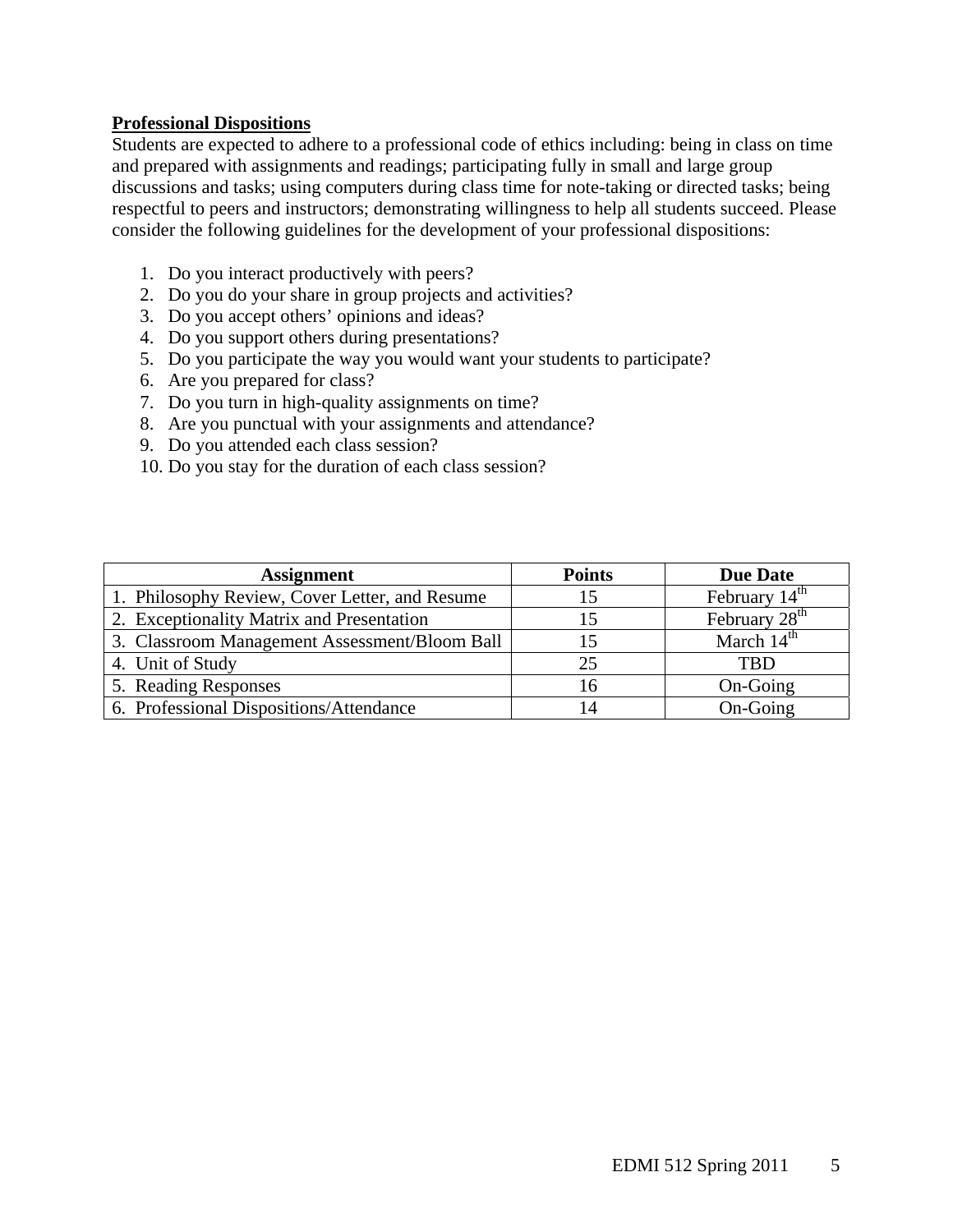# **EDMI 512 Course Schedule, Spring 2011**

| <b>Date/Session</b>  | <b>Topics</b>                        | <b>Readings and Assignments Due</b>   |
|----------------------|--------------------------------------|---------------------------------------|
| <b>Session #1</b>    | <b>Semester Overview</b>             | Powell—4 (In-class activity!)         |
| <b>January 24-AM</b> | <b>Community Building</b>            | Villa-1 (In-class activity!)          |
| <b>Session #2</b>    | <b>Classroom Management Plan</b>     | Professionalism Tips-Moodle           |
| January 26-AM        | Professionalism                      | Newsweek-Moodle                       |
|                      | <b>Preview: Philosophy Review</b>    | Powell-4                              |
| Session #3           | Assessment                           | Tomlinson— $1, 2, 3$                  |
| <b>January 31-AM</b> | Differentiation                      | Powell-9                              |
| <b>Session #4</b>    | The SST and IEP Process              | $Villa-1, 2, 3$                       |
| February 7-AM        |                                      | Turnbull- $-1, 2$                     |
| <b>Session #5</b>    | <b>Handicapping Conditions</b>       | Villa $-4, 5$                         |
| <b>February 8-AM</b> | <b>Preview: "The Matrix"</b>         | Turnbull-3                            |
| <b>Session #6</b>    | Differentiation                      | Tomlinson-4, 5, 6                     |
| February 14-AM       | <b>Successful Grouping</b>           | Turnbull-16                           |
|                      | Techniques-Classroom                 |                                       |
|                      | Management                           | <b>Due: Philosophy Review</b>         |
| <b>Session #7</b>    | Differentiation Continued            | Turnbull-Your Matrix Chapters         |
| February 16-AM       | <b>Classroom Management II</b>       | Classroom Management-Moodle           |
|                      |                                      |                                       |
| <b>Session #8</b>    | <b>Effective Teaching Strategies</b> | Turnbull-Your Matrix Chapters         |
| February 21-AM       | <b>Preview: Classroom</b>            | $Powell-11$                           |
|                      | <b>Management Assessment</b>         |                                       |
| <b>Session #9</b>    | "The Matrix" (Workshop)              | Turnbull-Your Matrix Chapters         |
| February 23-AM       | <b>On-Line Discussion</b>            |                                       |
| <b>On-Line</b>       |                                      | <b>Due: On-Line Discussion</b>        |
| <b>Session #10</b>   | Motivation                           | Ladson-Billings-Moodle                |
| February 28-AM       |                                      | Choice Book Chapter-Moodle            |
| <b>Session #11</b>   | "The Matrix" Presentations           | Villa-6, $7$                          |
| February 28-PM       |                                      |                                       |
|                      |                                      | <b>Due: "The Matrix"</b>              |
| <b>Session #12</b>   | <b>Unit Planning</b>                 | Tomlinson-8, 9, 10, 11                |
| March 1-AM           |                                      | Powell-10                             |
|                      |                                      |                                       |
| <b>Session #13</b>   | Unit Plan (Workshop)                 |                                       |
| March 2-AM           | <b>On-Line Discussion</b>            | <b>Due: On-Line Discussion</b>        |
| <b>Session #14</b>   | <b>Motivation II</b>                 | Standards for the California Teaching |
| March 8-AM           |                                      | Profession-Moodle                     |
| <b>Session #14</b>   | <b>Classroom Community</b>           | <b>Due: Classroom Management</b>      |
| March 14-AM          |                                      | <b>Assessment</b>                     |
| <b>Session #14</b>   | Closure                              | Letters to a New Teacher-Moodle       |
| March 14-PM          |                                      |                                       |

(The Instructor reserves the right to alter the course schedule. Always bring your books to class.)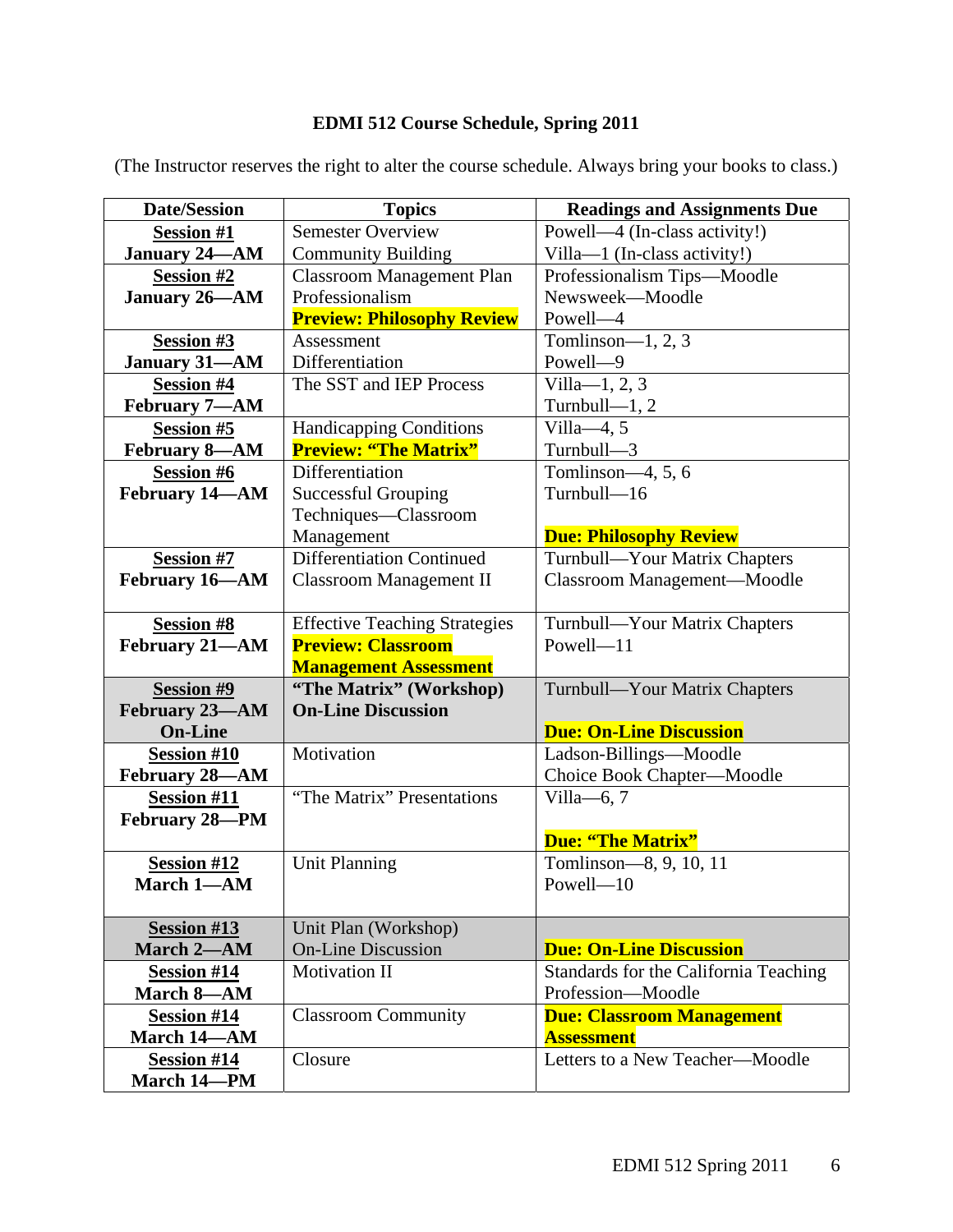### **Assignments**

### *Philosophy Review, Cover Letter, and Resume 15 points*

 Who are you as an educator and how does that translate to finding a job in today's schools? During this assignment you will be given the chance to review educational philosophies and determine how they match your own emerging teaching style and pedagogical practices. Using this review as a guide, you will then create a professional cover letter and resume. More details concerning the format and design of this assignment will be provided during class.

## *Exceptionality Matrix 15 points*

Obtaining a general understanding the U.S. categories of Special Education is an important first step in learning how to best tailor and differentiate your instruction to meet the individual needs of students. For this assignment, you will become an expert on a handicapping condition, as defined by IDEA. You will demonstrate your knowledge of your assigned condition by: describing the characteristics of your condition and detailing adaptations and supports necessary for student success in a general education classroom. More details will be provided during class.

## *Classroom Management Assessment 15 points*

Watching and observing another teacher through a crucial lens can help you to determine your own areas of strength as well as ways to improve your teaching in general. Using the Assessment of Teaching Performance Expectations for the Middle Level Program as well as the California Standards for the Teaching Profession as a framework, you will watch and critically analyze the journey of a Hollywood "Super Teacher." More details will be provided during class.

## *Unit of Study 25 points*

For this assignment, you will plan a unit of study appropriate for an interdisciplinary team that includes social studies and science (and other subject areas as desired). This unit will be appropriate for approximately three to four weeks of instruction for a heterogeneous middle grades classroom. This Unit of Study is a joint assignment with both EDMI 544 and EDMI 545. More details will be provided during class.